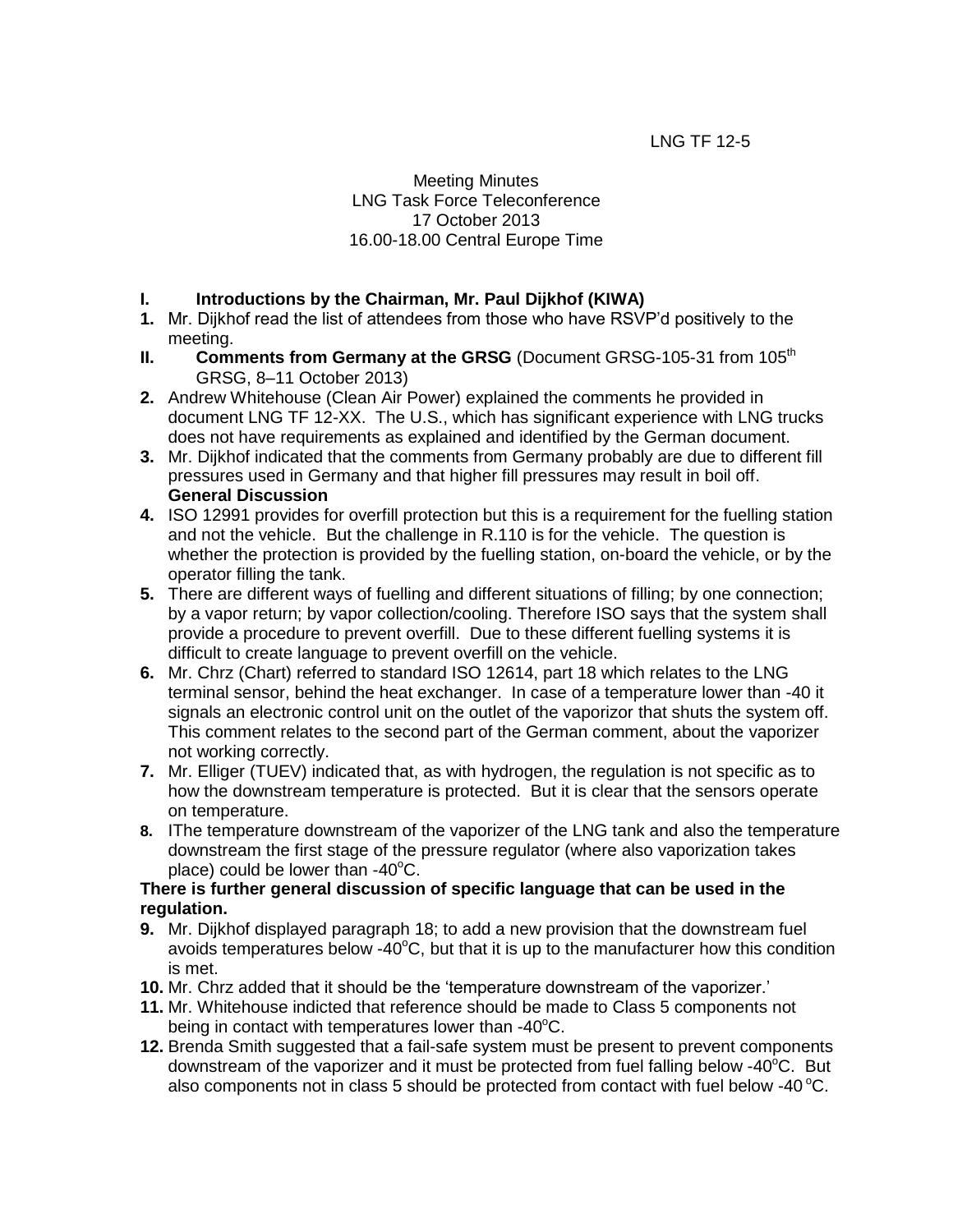- **13.** Brenda Smith suggested that the issue is not so much preventing failure of the vaporizer, rather using a safety system that prevents components from exposure to cryogenic temperatures downstream, regardless of the cause,
- **14.** Various language was discussed in the existing R.110 regulation, section 8.14 about safety systems designed to protect components from exposure to temperatures for which they are not designed. This covers CNG systems with high flow pressure regulators as well as components (Class 5) that are not designed for temperatures below -40.
- **15.** Language for section 8.14.1 is formulated as: *The system shall be provided to prevent a liquid or gas at cryogenic temperature from entering the system components located downstream of the vaporizer or heat exchanger if they have not been approved for cryogenic temperature (Class 5).*
- **16.** The question is raised if a new paragraph 18.14.2 should be added to specify that the 'system' must be tested, therefore referenced in 8.14-18.22, or in Annex 3 or in another location in the regulation. There is general discussion about whether the manufacturer should demonstrate the functioning of the system or a new test demonstrating the functioning of the system is required by the regulator to meet some level of type approval. But R.110 is for vehicle components and if a *system* type approval is required then the focus would be on R.115. There is further discussion whether a test method should be included in Part I (components) or Part II (systems) of the Annex.
- **17.** Mr. Dijkhof indicated that the time is running short for the meeting and that the participants should think about and prepare a suggested solution to this issue and that the meeting move on to other agenda items in order to keep on time.
- **18.** Mr. Dijkhof brought the discussion back to the overfilling issue (the first of the comments in the German GRSG document). He referred back to ISO 12991, Section 4.7.7, Overfill protection. The participants should think about a solution – on the vehicle or at the fuelling station – and consideration must be given whether to create a prescriptive or performance solution. We do not want to tell manufacturers how to accomplish their job but to require a solution to overfilling. The minutes of the meeting and appropriate documents will be circulated shortly so the participants can consider proposed solutions.
- **19.** Another consideration in the German document regarding 'wrong references' (Annex 3B, Section 3.4.1 was raised. Mr. Dijkhof suggested to circulate that Corrigendum provided at the GRSG that corrects some mistakes in the proposed R.110 LNG amendments to see if the 'wrong references' are addressed appropriately. Mr. Dijkhof further suggested that the participants provide any other comments or suggestions, using Revision 4 (or maybe 5), that further corrections be submitted so they can be addressed for the April 2014 GRSG.
- **20.** Consideration also needs to be given to Mr. Whitehouse's comments about gas trapping in sections 18.12 and 18.13. The word 'trapping' that is referenced in 18.13 should, rather, be related to 'accumulation' in an enclosed space (or area) on the vehicle rather than trapping in a pipe.
- **21.** Brenda Smith suggested that the leakage should not only be considered in an enclosed area but could be accumulated in another 'unenclosed' space (such as with poor ventilation), Mr. Whitehouse suggested that we use only the word 'accumulation' and not specify an enclosed or unenclosed space. So the current suggestion is acceptable. Considering the discussion on the ADR vehicles we might need to include a requirement for a gas detector in an enclosed space.
- **III. Ground Clearance of a Vehicle LNG Tank (Scania)**
- **22.** Scania proposed that the LNG tank be excluded from the ground clearance requirement because they generally are manufactured from stainless steel like diesel tanks, which have been approved by ECE R.34. Also, since the LNG tank consists of an inner tank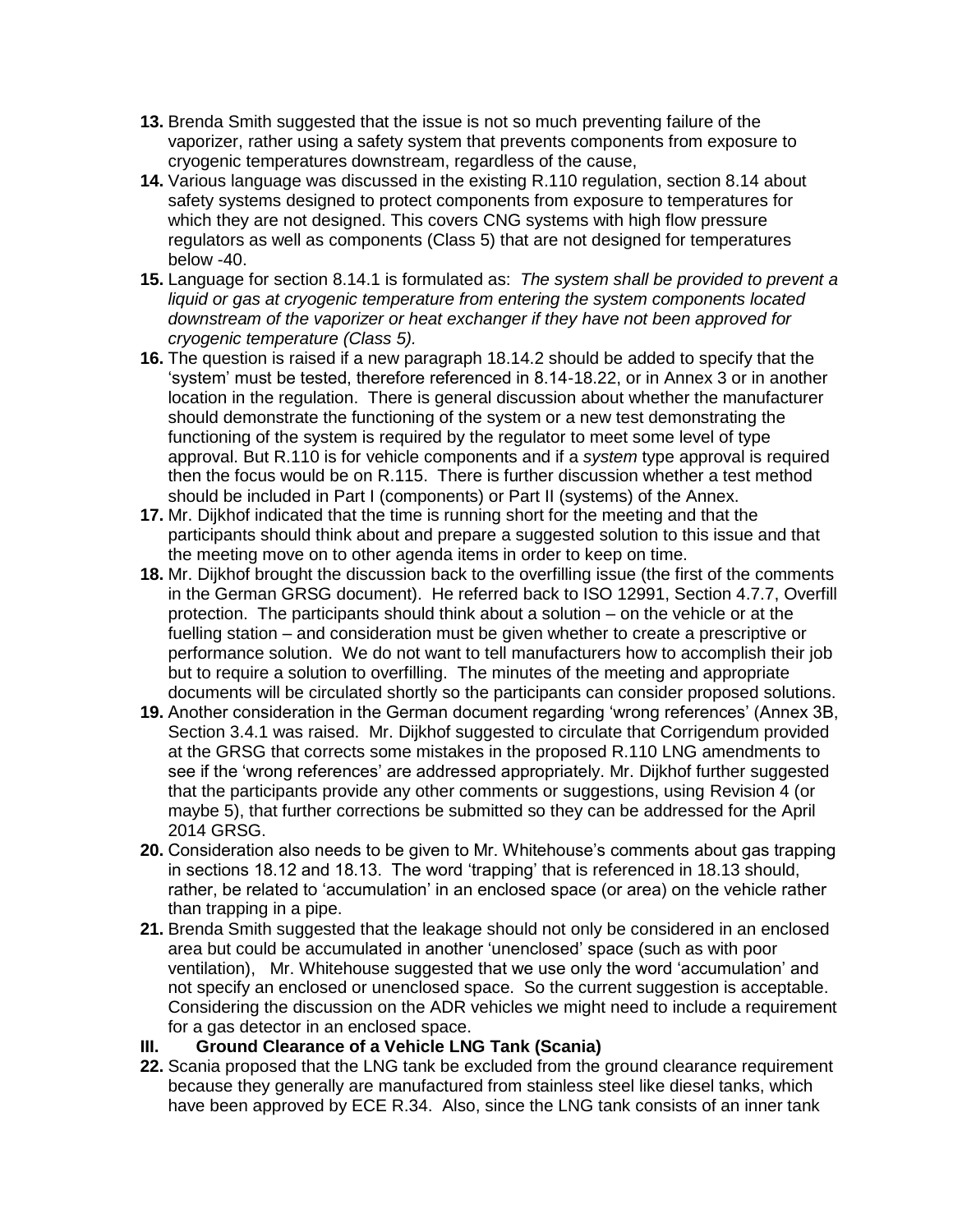and outer tank the redundant structure for external leakage is, therefore, decreased. Comparing stainless tank LNG tank compared to a composite tank, where lower level fiber wrap is damaged, the danger potential for an LNG tank is much lower than for a CNG tank, thus should be excluded from the ground clearance requirements. Also, diesel tanks have the lowest ground clearance (130-140mm) up to the tank.

- **23.** Mr. Ursan noted that the North American code considers when the vehicle has a flat tire (or two flat tires). The standards specify that the tank does not come in contact with the ground, in order to prevent damage to the tank. This has been the rationale for specifying ground clearance.
- **24.** Question from Scania: If the tank would be damaged to leakage if the tank came into contact with the ground in the case of a flat tire.
- **25.** Mr. Dijkhof also asked how to handle the use of LNG on a low floor bus.
- **26.** Mr. Seisler suggested that no specified millimeter requirements be provided but that regulatory language should merely specify that under no circumstances (flat tires/speed bumps, low floor buses, etc.) should the LNG tank comes in contact with the ground. This has to be ensured by the vehicle manufacturers (or retrofit installers).
- **27.** Mr. Dijkhof suggested that Scania provides new language to accommodate this suggestion.
- **IV. ADR (Dangerous Goods Vehicles) regarding leakage of fuel going to the ground.**
- **28.** Mr. Dijkhof explained that he and Mr. Seisler will be putting together a series of presentations in one hour to the ADR WP15 (potentially November  $6<sup>th</sup>$ ) about LNG safety. He requests that all the participants send information, performance tests, bonfire tests or other related information (and specifically compared to diesel trucks) so we can use this information during the ADR discussion.
- **29.** Westport has agreed to share its test results (video) and would want to publish it on YouTube. They would wish to require confidentiality prior to that. Mr. Seisler indicated that it is not possible at the United Nations to deal with confidentiality of documents (including videos).

#### **V. Other topics**

**30.** Question is raised about gas detection in section 4M (?), whether it is a pressure sensor device or methane detection system. Mr. Dijkhof indicated that gas detection is meant to detect gas inside the vehicle.

# **VI. Next steps and closing:**

**31.** Comments from today will be sent, as well as the minutes of the meeting. Mr. Dijkhof suggested that in Week 44 we propose a new teleconference to discuss new proposals for the three points discussed. We can prepare a new formal document for GRSG three months in advance (2<sup>nd</sup> week in January). Mr. Dijkhof will suggest three dates also at 16.00-18.00 that is acceptable for everyone.

#### AGENDA

| Paul Dijkhof (Kiwa) (Chairman)            |
|-------------------------------------------|
| Jeff Seisler (NGV Global / Clean          |
| <b>Fuels Consulting)</b>                  |
| Mihai Ursan (Westport Power)              |
| <b>Bobby Lidder (Portal Gas Services-</b> |
| Hardstaff)                                |
| Peter Murray (Chart)                      |